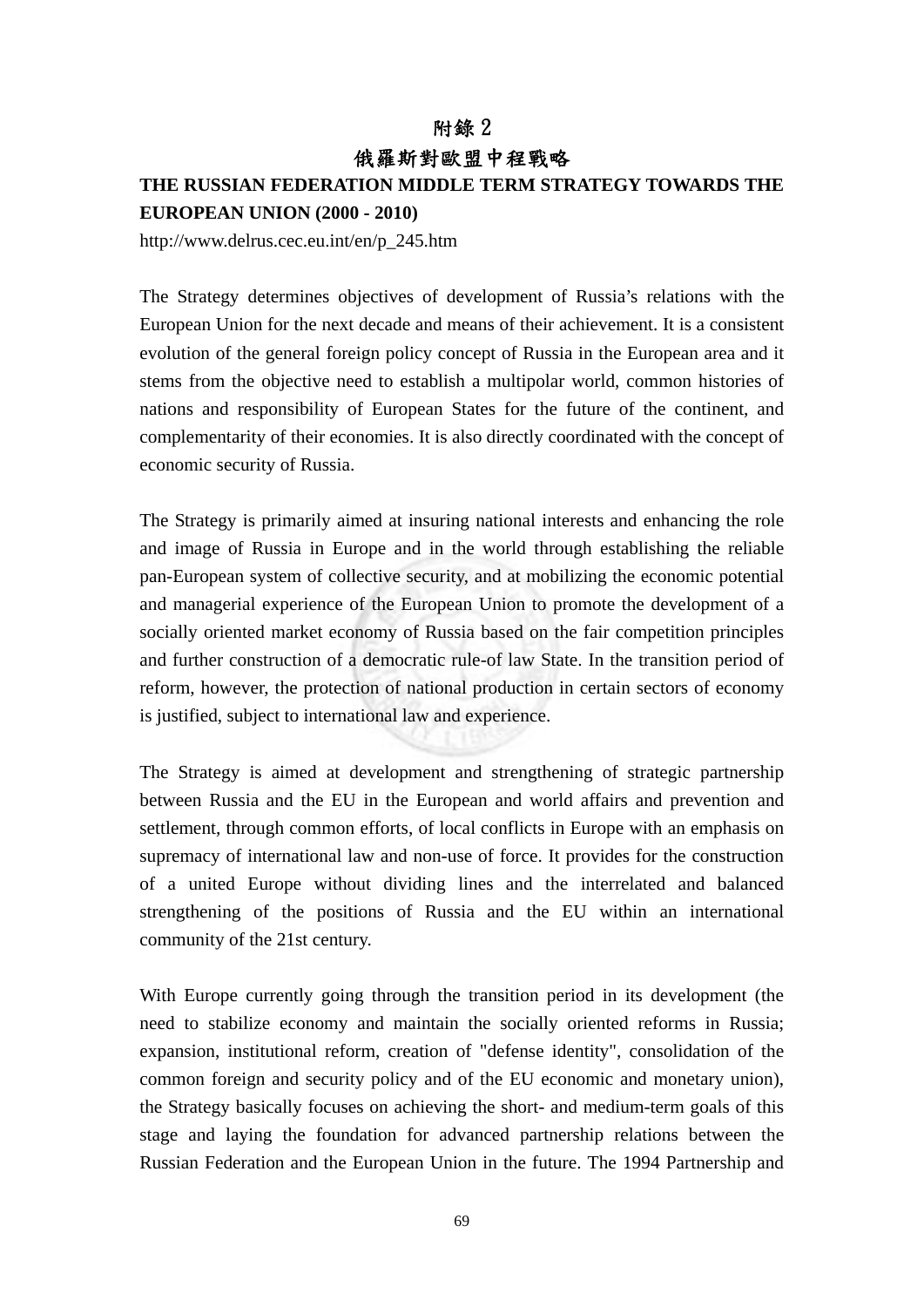Cooperation Agreement (PCA) remains its major legal and institutional basis. The activities related to the development of cooperation with the EU, however, should be closely coordinated with the process of Russia's accession to the World Trade Organization, which requires certain adjustment of the PCA after the end of the above-mentioned process.

The Strategy, finally, reflects the main orientation and objectives of the European Union Collective Strategy with respect to Russia, adopted by the European Council in Cologne last June. It is possible and desirable to join the efforts of the parties to achieve the objectives of these documents through regular meetings of their leaders on the basis of the broad political dialogue, political consultations, joint programs on the PCA implementation, adopted by the Cooperation Council, within the framework of the activities of the Agreement working bodies and through regular diplomatic channels.

The following areas in developing and strengthening the relations of partnership and cooperation between Russian and the EU are priority tasks for the decade to come.

1. Strategic character of Russia - EU partnership.

1.1. During the period under review, partnership between Russia and the European Union will be based on the treaty relations, i.e. without an officially stated objective of Russia's accession to or "association" with the EU. As a world power situated on two continents, Russia should retain its freedom to determine and implement its domestic and foreign policies, its status and advantages of an Euro-Asian state and the largest country of the CIS, independence of its position and activities at international organizations. From this point of view, partnership with the EU can manifest itself in joint efforts to establish an effective system of collective security in Europe on the basis of equality without dividing lines, including through the development and implementation of the Charter on European Security, in progress towards the creation of the Russia - European Union free trade zone, as well as in a high level of mutual confidence and cooperation in politics and economy.

1.2. The development of strategic partnership between Russia and the European Union will be reflected in active interaction between the parties to achieve major collective objectives of mutual interest and to solve European and world problems and in enhancement of the positive elements of the European independence and identity in economy and politics.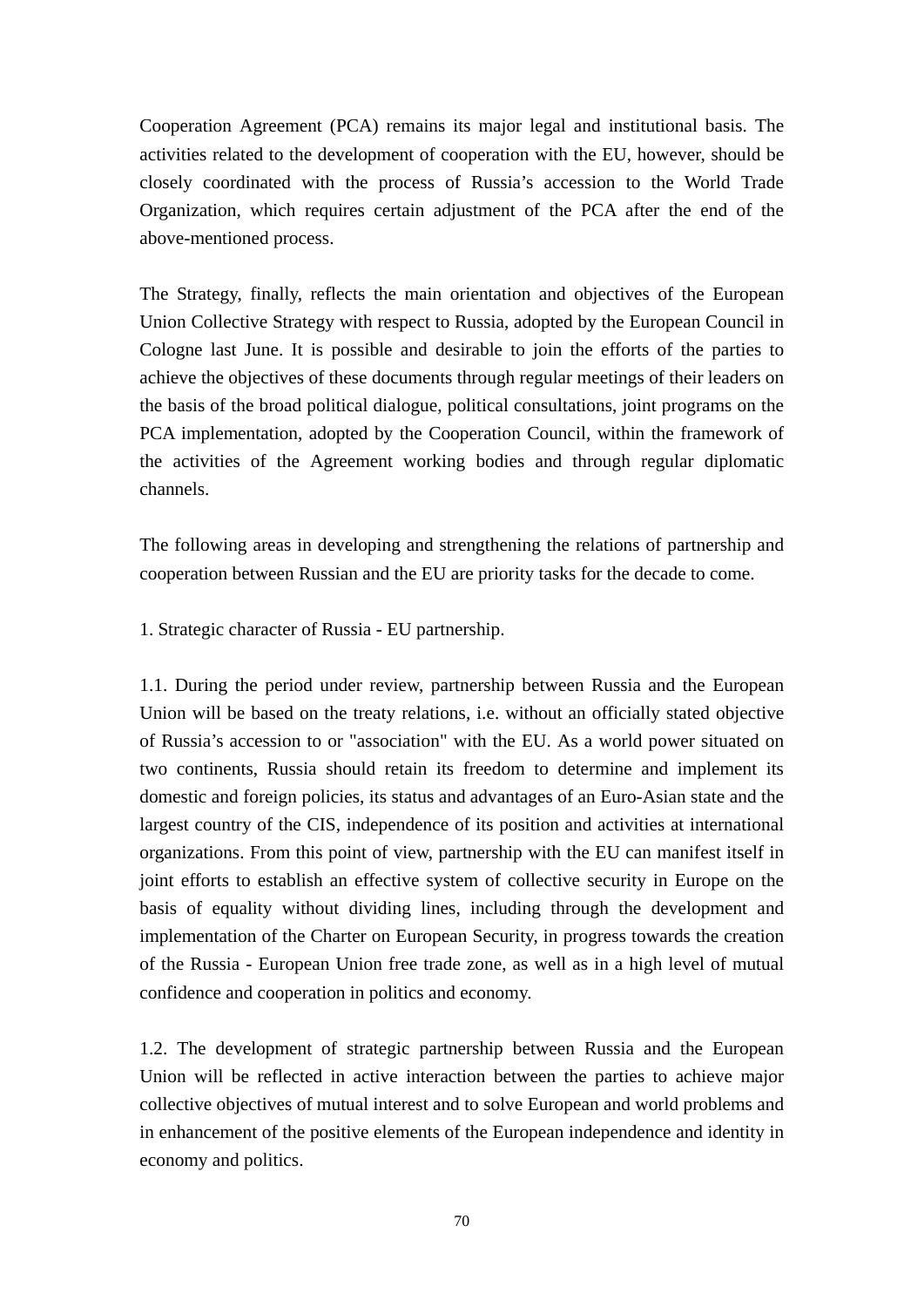1.3. Such nature of the partnership means that Russia does not only rely on the European Union's potential but also supports efforts made by the EU in the areas that are important for it where interests of the parties objectively concur.

1.4. The Russia - EU partnership should be based on the maximum use of benefits offered by the PCA and the fullest possible realization of its provisions and follow-up goals agreed upon by the parties, as well as take into account the widening of supranational powers of the EU bodies under the Amsterdam Treaty, which came into force on May 1 this year.

1.5. Such partnership could include the following steps to be made in the forthcoming decade:

- to ensure pan-European security by the Europeans themselves without both isolation of the United States and NATO and their dominance on the continent;

- to work out Russia's position on the "defense identity" of the European Union with the Western European Union to be included in it, as well as to develop political and military contacts with the WEU as an integral part of the EU, and to promote practical cooperation in the area of security (peacemaking, crisis settlement, various aspects of arms limitation and reduction, etc.) which could counterbalance, inter alia, the NATO-centrism in Europe;

- to develop an advanced pan-European economic and legal infrastructure as a reliable basis for trade, investments, sectoral, subregional and transboundary cooperation (in particular, in the "Northern Dimension" format and in the European Mediterranean region); to protect environment and establish dignified standards of living in Europe; to make joint efforts in the field of science, education and health; to jointly combat terrorism, illegal drug trafficking and transnational organized crime;

- to consult and, when appropriate, coordinate positions of the parties in international organizations.

1.6. Efforts will continue to be made for further opening of the EU's market to Russian exports, elimination of the remaining discrimination in trade, encouragement of the European investments, particularly in the real sector of the Russian economy, protection of Russia's legitimate interests while further expanding the European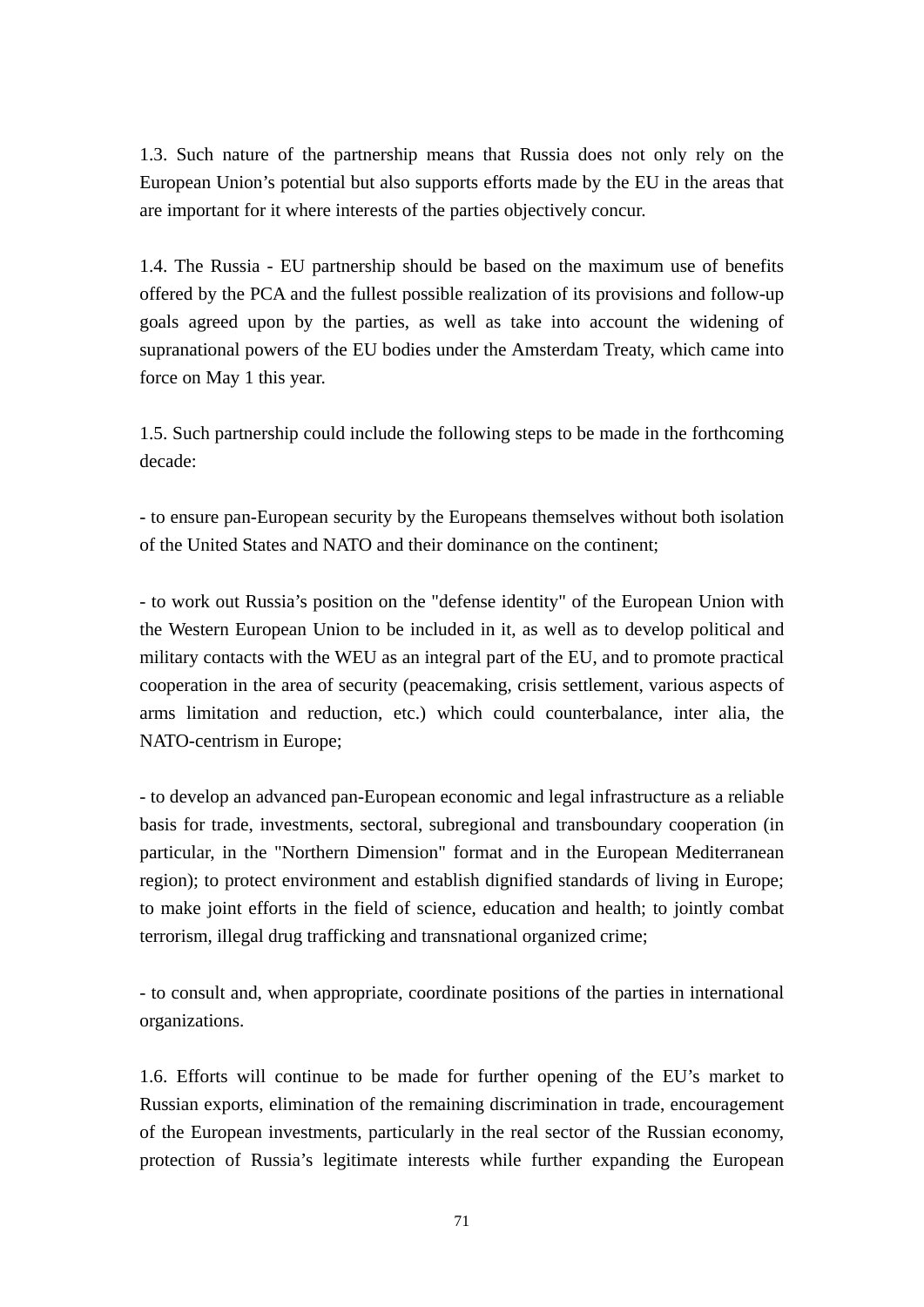Union and introducing the single currency (euro), opposing possible attempts to hamper the economic integration in the CIS, in particular, through maintaining "special relations" with individual countries of the Commonwealth to the detriment of Russia's interests.

1.7. To use the positive experience of integration within the EU with a view to consolidating and developing integration processes in the CIS area. To strive for the coordination of activities with the member countries of the Customs Union and other CIS member states in the field of trade, political, economic, financial, humanitarian and other relations with the European Union.

1.8. On the basis of reciprocity and the existing potential, Russia could contribute to the solution of a number of problems facing the European Union, and to the strengthening of Europe's common positions in the world: facilitation of the economic growth and employment in Europe through trade and investment channels, long-term and stable supplying of the EU on a contractual basis (in particular, through product sharing agreements and concessions) with energy resources and raw materials; profound integration of scientific potentials of the parties and commercialization on the EU market of achievements by Russian fundamental and defense researchers, networking of infrastructure (transport, pipelines and electricity transmission lines) and information systems ("European information society"); facilitation of outer space research and exploration, including the establishment of global navigation, communications and environmental monitoring systems; participation in the modernization and safeguarding of European nuclear energy installations; facilitation of the strengthening of the euro as an international currency through officially including it into the foreign currency reserves of the Bank of Russia; military and technical cooperation with due account for the prospects of establishing a European "defense identity"; joint prevention and eradication of local conflicts and combating organized crime in Europe.

On the other hand, the development of partnership with the EU should contribute to consolidating Russia's role as a leading power in shaping up a new system of interstate political and economic relations in the CIS area.

1.9. Interested regions of Russia should have an opportunity to actively participate in the development of partnership with the European Union in the economic and humanitarian fields as well as in the implementation of transboundary cooperation programs (see also Chapter 8).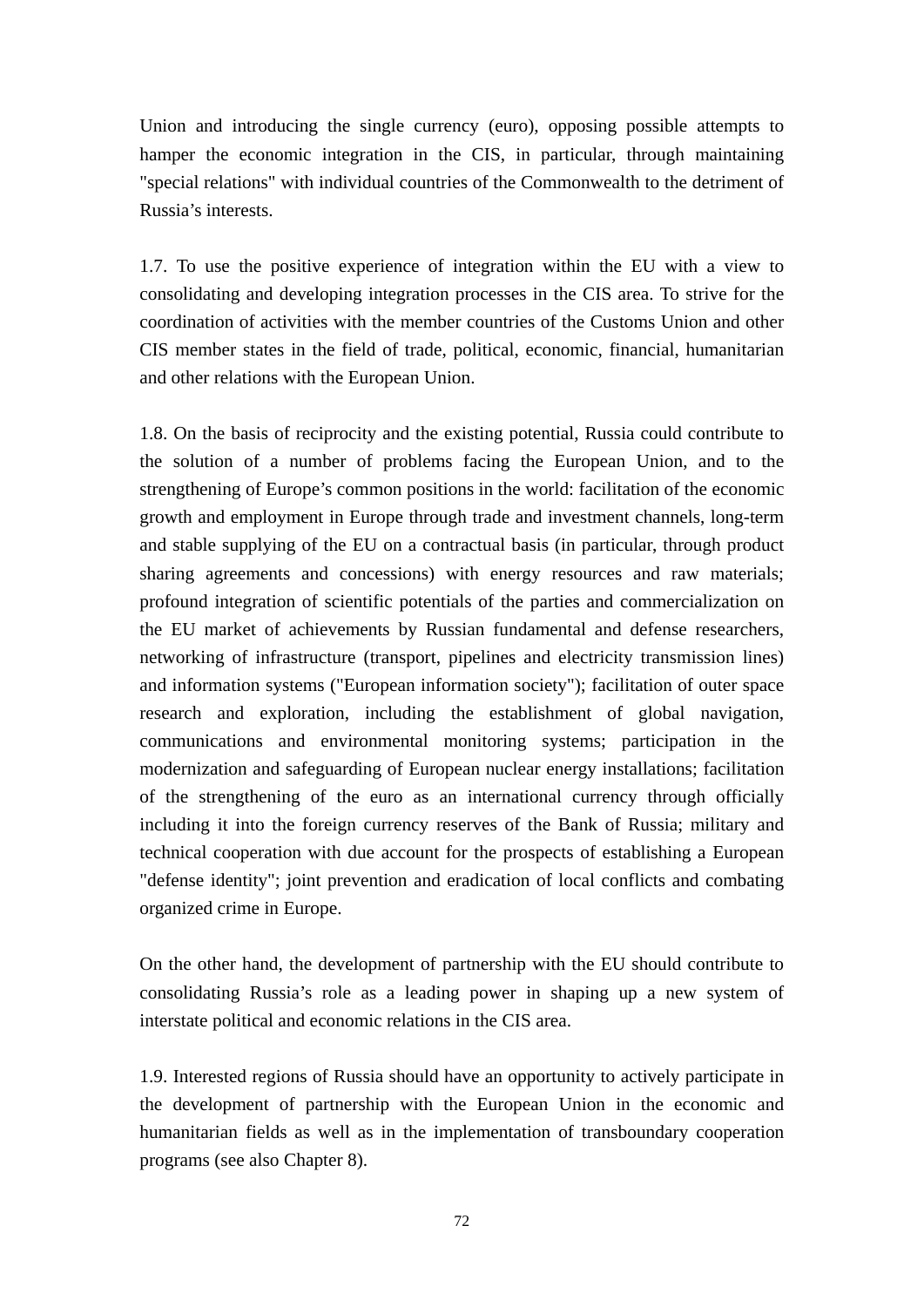1.10. Since the implementation of the Strategy affects the relations of Russia with the United Nations, OSCE, the Council of Europe, NATO, OECD, the World Bank and EBRD, its operational realization will be linked to the policies of the country with regard to these organizations.

2. Enlarging the format and improving the efficiency of the political dialogue.

2.1. It is necessary to establish working contacts and interaction with the EU bodies being pursuant to the Amsterdam Agreement in the area of general foreign and security EU policy, including "the defense identity" being acquired by the European Union. In order to develop a political dialogue it is necessary to institutionalize annual meetings within the format of the Chairman of the Government of the Russian Federation - Chairman of the CEC and Chairmen of the chambers of the Federal Assembly of the Russian Federation - Chairman of the European Parliament.

2.2. To work towards moving from reciprocal exchange of information about positions of the parties to holding of advance consultations on the most acute issues in order to elaborate concerted decisions. To seek to form for summits and Cooperation Council meetings joint initiative packages of mutual interest. To ensure close business cooperation between the Russian constituent parts of the cooperation Council, Cooperation Committee and the Parliamentary Cooperation Committee.

2.3. To intensify cooperative work in order to preserve and strengthen the OSCE as a key basis of the European security. In doing so, to elaborate a clear procedure for all the OSCE bodies and institutions and unconditional preservation of consensus as a basis of decision-making. To continue the work related to the preparation and subsequent implementation of the Charter on European Security. To expand practical interaction with the EU in the prevention and peaceful settlement of conflicts in the OSCE area.

2.4. To continue persistent search for possible forms of Russia's involvement in the ongoing dialogue between the EU and other world powers and economic groups. In this connection, to support Finland's proposal to hold a tripartite Russia-EU-US summit with a detailed agenda that takes into consideration Russia's concerns.

3. Development of Mutual Trade and Investments.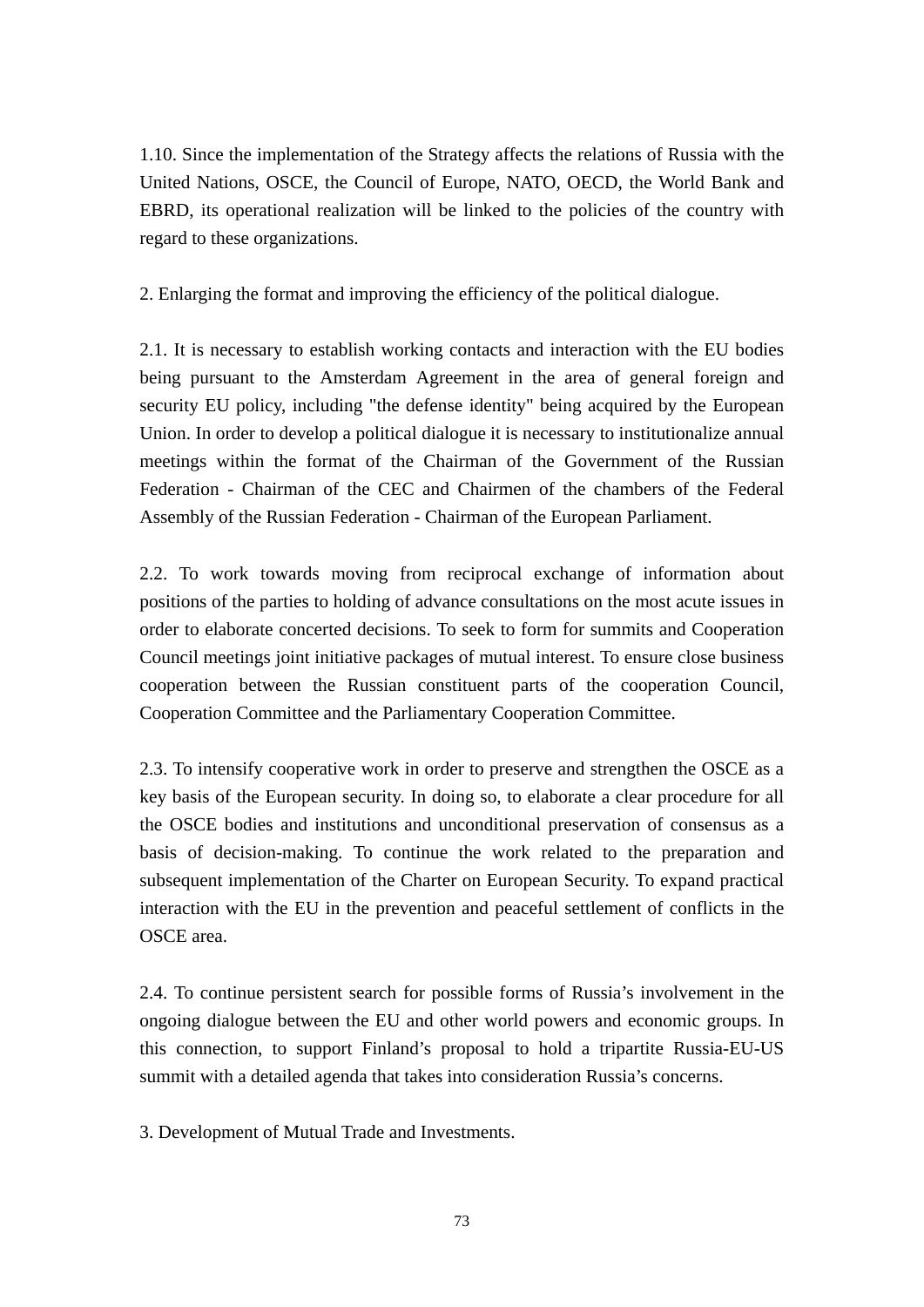3.1. To continue the work on creating favourable conditions for access by Russian-made goods and services to the EU market and to eliminate elements of their discrimination, fully recognizing the market status of Russia's economy.

3.2. To study the issue of adopting a set of measures to develop trade and economic cooperation with the European Union providing for possible trade, financial, economic, tax and other exemptions to be offset by the inflow of investments in Russia's economy.

3.3. To develop, as soon as possible, jointly with the EU a package of mutual measures to promote foreign investments in the real sector of Russia's economy, which combine, on the Russian side, the adoption of a favourable investment legislation and the ensuring of security of foreign investments and, on the EU and its member states side, respective financial instruments and programs including the extension to Russia of the European Investment Bank operations. To expand the use of the TACIS program resources for the preparation of feasibility studies on foreign investments. To create favourabe conditions for Russian investments in the EU.

3.4. Taking into account the interrelation of trade and competition, to induce the EU to recognize progressive transformations in the Russian antitrust policy and develop active cooperation in this area.

3.5. To encourage the normalization of export to the EU of Russian nuclear cycle products with the concomitant preservation of the position of nuclear station equipment, fuel and services on the CEE and Baltic markets, the provision of services related to commercial space launches, the positive review and phase-out of applicable antidumping procedures, the preservation of existing trade preferences and granting of additional ones, and the future abolishment of quotas on export to the EU of Russian steel products.

3.6. Cooperation in the nuclear field shall include:

- attraction of European capital to the building in Russia of new generation nuclear stations (with credits to be repaid through energy supplies);

- Russia's participation in the development of the European energy reactor and joint efforts to carry out an international pilot project to build a thermonuclear reactor;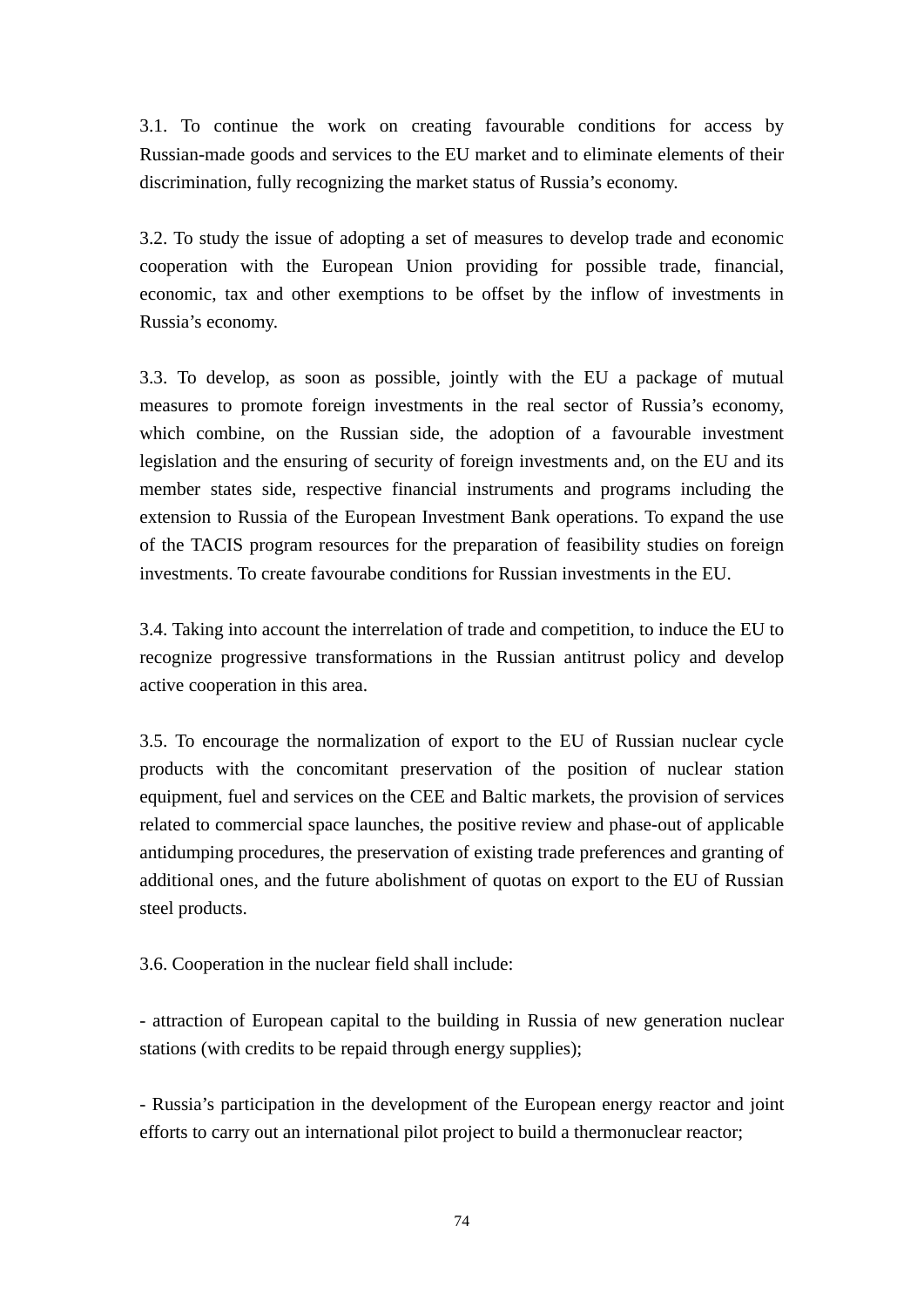- development of new nuclear energy technologies, including environmentally sound fuel cycle;

- ensuring of safe transportation, storage and utilization of nuclear wastes in the North-Western regions of Russia;

- efforts to join in the planned upgrading of the EU nuclear power engineering.

3.7. To work towards implementation, with the participation of EU countries' firms, of major investment projects designed to develop promising oil and gas fields, establish energy transportation structures, which will make a substantial contribution to the process of pan-European economic and energy integration. In this context higher energy efficiency in Russia and the European Union will be viewed as a major tool to diminish man-made pressure on natural environment and to reduce green house gases emissions in accordance with the decisions of the international Kyoto and Buenos Aires conferences. To seek formulation of a joint long-term energy policy in order to create a common European, and in the long run, Eurasian energy space.

3.8. To seek a realistic and positive approach of the European Union to the terms of Russia's membership in the World Trade Organization. Before the "millennium round" of the multilateral trade negotiations within the framework of the WTO, to press for Russia's full participation in the round by using the European Union's position on the issue.

3.9. Together with the experts of the European Union to consider the availability of conditions for opening negotiations on the establishment of a free trade area under the provisions of the Partnership and Cooperation Agreement. To be guided by the advisability of its gradual establishment after Russia's accession to the WTO on the basis of Article XXIV of GATT-94 and of the agreed interpretation of this article. Through the establishment of the area, to seek Russia's access to the entire European economic space; to insist that the respective obligations be set off by the advantages gained, and not to allow that the arrangements are in conflict with the CIS legal mechanisms of economic integration, including those of the member states of the Customs Union.

3.10. Taking into account the progress made in developing a model of resources-saving production and the expected inflows of investments to Russia's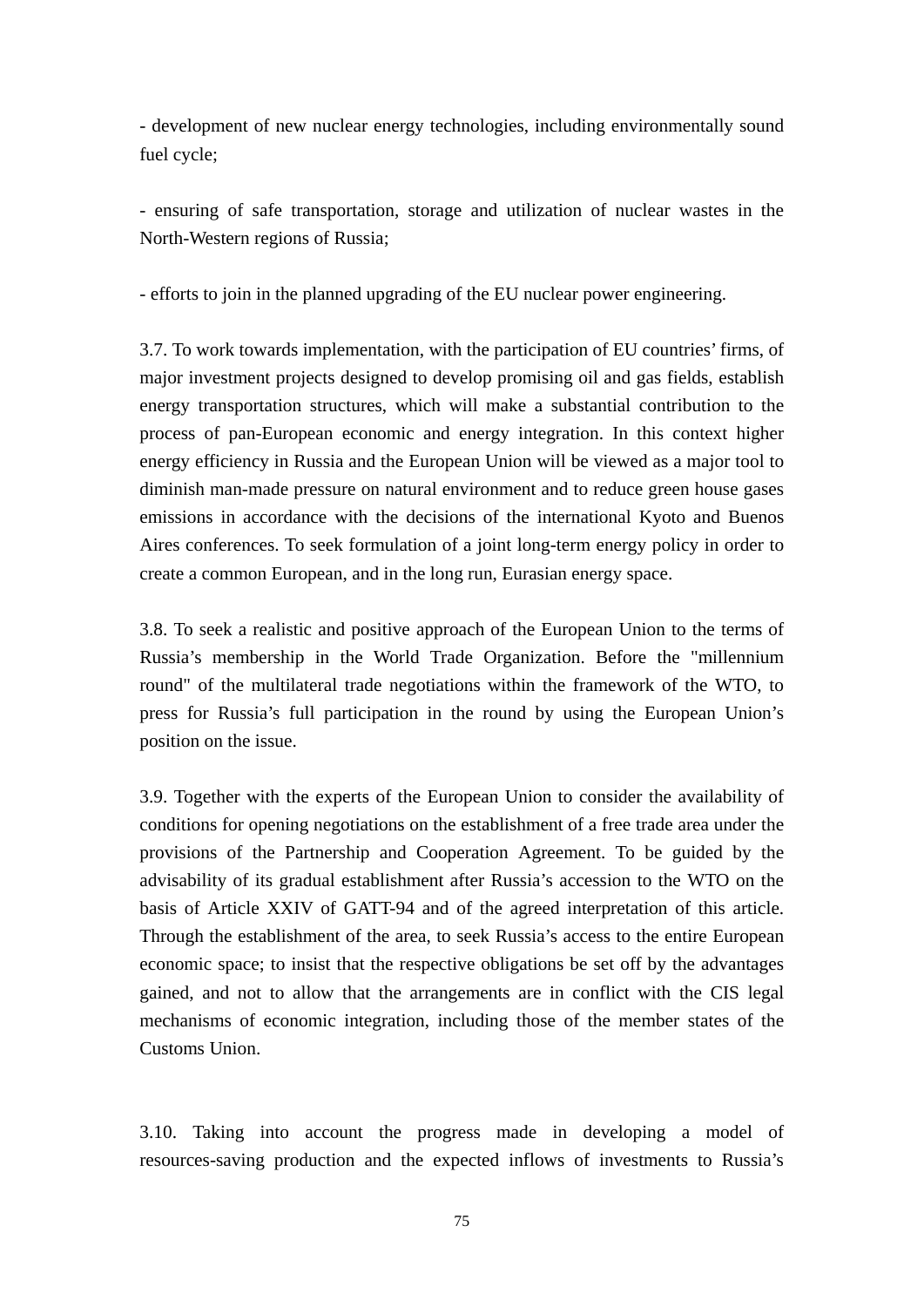production sector, to ensure growth in the mutual trade by increasing the share of manufactured goods, machines, equipment, electric power and services.

3.11. To finalize as soon as possible and to adopt jointly with the European Union a plan of action in the area of copyrights, and to develop cooperation in this field, including exchanges of scientific information and staff.

4. Cooperation in the financial field.

4.1. To press for an increased scope of the EU's programs of technical and other assistance to Russia. To channel a major portion of the TACIS's resources to restructuring the Russian banking system and to attracting foreign investments to Russia.

4.2. To achieve arrangements on partial write-offs or restructuring of Russia's debts to the EU member states. To conduct negotiations with the CEC and the European Central Bank on the procedure of converting the interest payments and principal payments into euros and to reach an agreement on interest rates for the loans granted to Russian debtors in national European currencies. To agree upon the terms and time limits for re-denominating a part of Russia's external debt currently denominated in national currencies of the EU member states.

4.3. To create conditions for broader use of the euro in the external economic activities of Russian firms and banks, further increase in the amount and range of the operations involving the euro in the Russian domestic financial market, primarily by improving the existing legislative base. As the euro market develops in Russia to provide for a greater role of the single European currency in the formulation and implementation of the exchange rate policy of the Central Bank of Russia. To expand and consolidate practical interaction with the European Central Bank, the European System of Central Banks and other bodies of the EU in order to coordinate actions in view of future reform of the international financial system.

4.4. In the context of increased inflows of European investments and assistance in restructuring Russia's banking system, to consider the possibilities of increasing the portion of the foreign capital, in particular, the European capital, in the total assets of the Russian banking system with a view of its improving and re-capitalization.

4.5. To search for cooperation with the EU in other fields, including those stated in the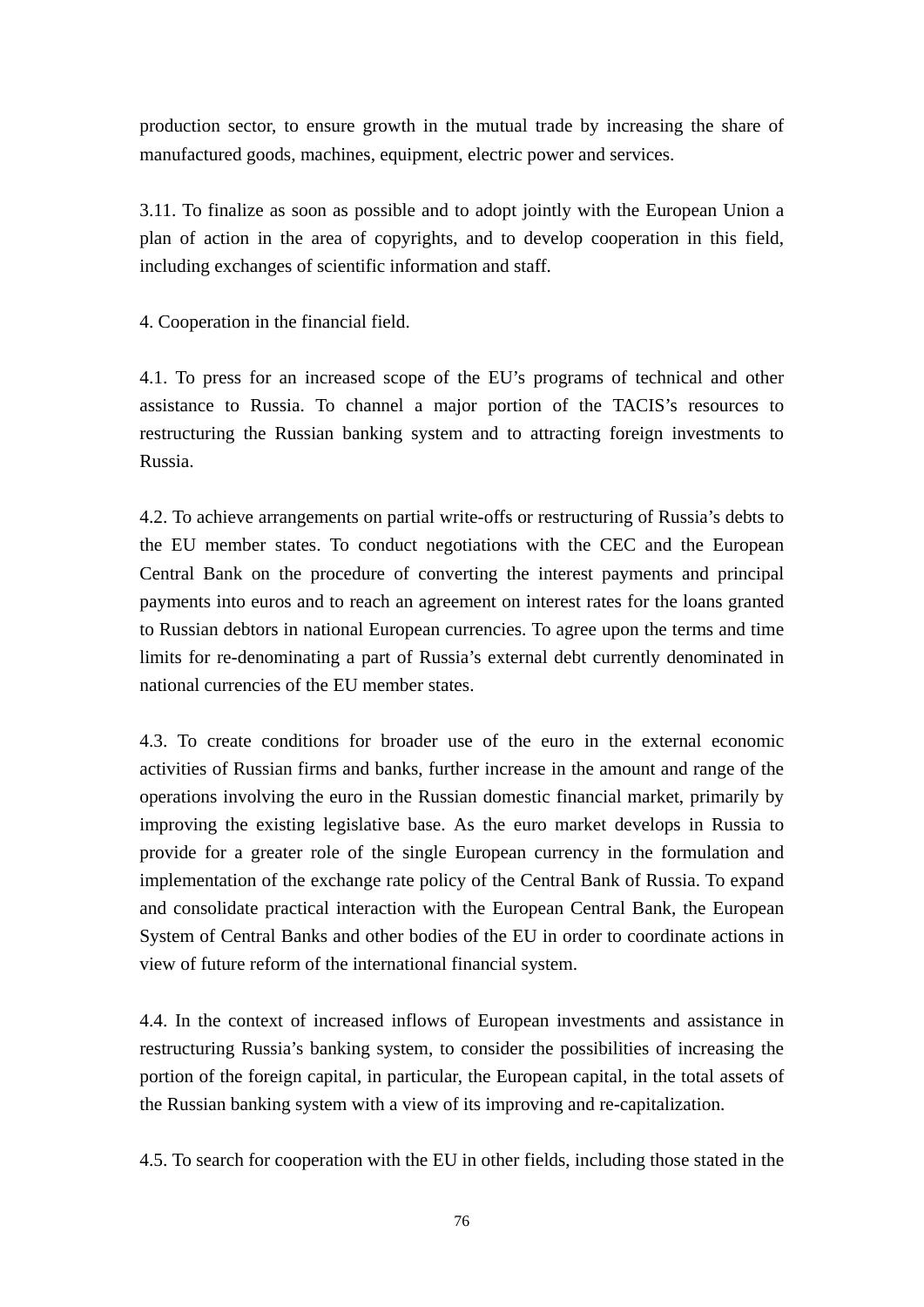Agreement on Partnership and Cooperation.

5. Securing the Russian interests in an expanded European Union.

5.1. Taking into account the ambivalent impact of the European Union's expansion on the terms of its cooperation with Russia and on the Russian interests, to strive for achieving the best advantages of such expansion (lower customs protectionism, civilized transit standards, etc.) while preventing, eliminating or setting off possible negative consequences.

5.2. Before the next expansion of the European Union to conduct consultations with it, its individual members and candidates aimed at securing Russia's interests as the rules of the EU agricultural, technological and antidumping policies, its visa and border regimes, or preferences to the developing countries which are competing with the Russian exports are extended to the countries of Central and Eastern Europe and the Baltic states, as well as to safeguard, in the interests of stability, security and cooperation in Europe, the rights of the Russian-speaking population in the Baltic states.

To consider, as a reserve option, a refusal to extend the PCA to cover those candidate-countries that, in spite of the existing agreements, do not ensure fulfillment of the generally recognized norms. To secure that the EU fully follow the high standards established by it as to the admittance of new members. In contacts with the EU to pay special attention to securing protection, including under the international law, of the interests of the Kaliningrad region as an entity of the Russian Federation and of the territorial integrity of Russia (see also Chapter 8, item 4).

6. Development of the pan-European cooperation infrastructure.

6.1. To develop the state transport policy in the Western direction taking into consideration the prospects of consistent growth of the volume of trade, passenger and cargo transportation between Russia and the European Union countries. To combine a search for a diplomatic solution of the problems of normalization of transit through the Baltic and the CEE countries with creation of our own alternative transportation routes and cargo handling points.

6.2. To start, in case of achieving a pertinent agreement with the EU, connecting the gas and oil pipelines and the systems of distribution of electrical energy in the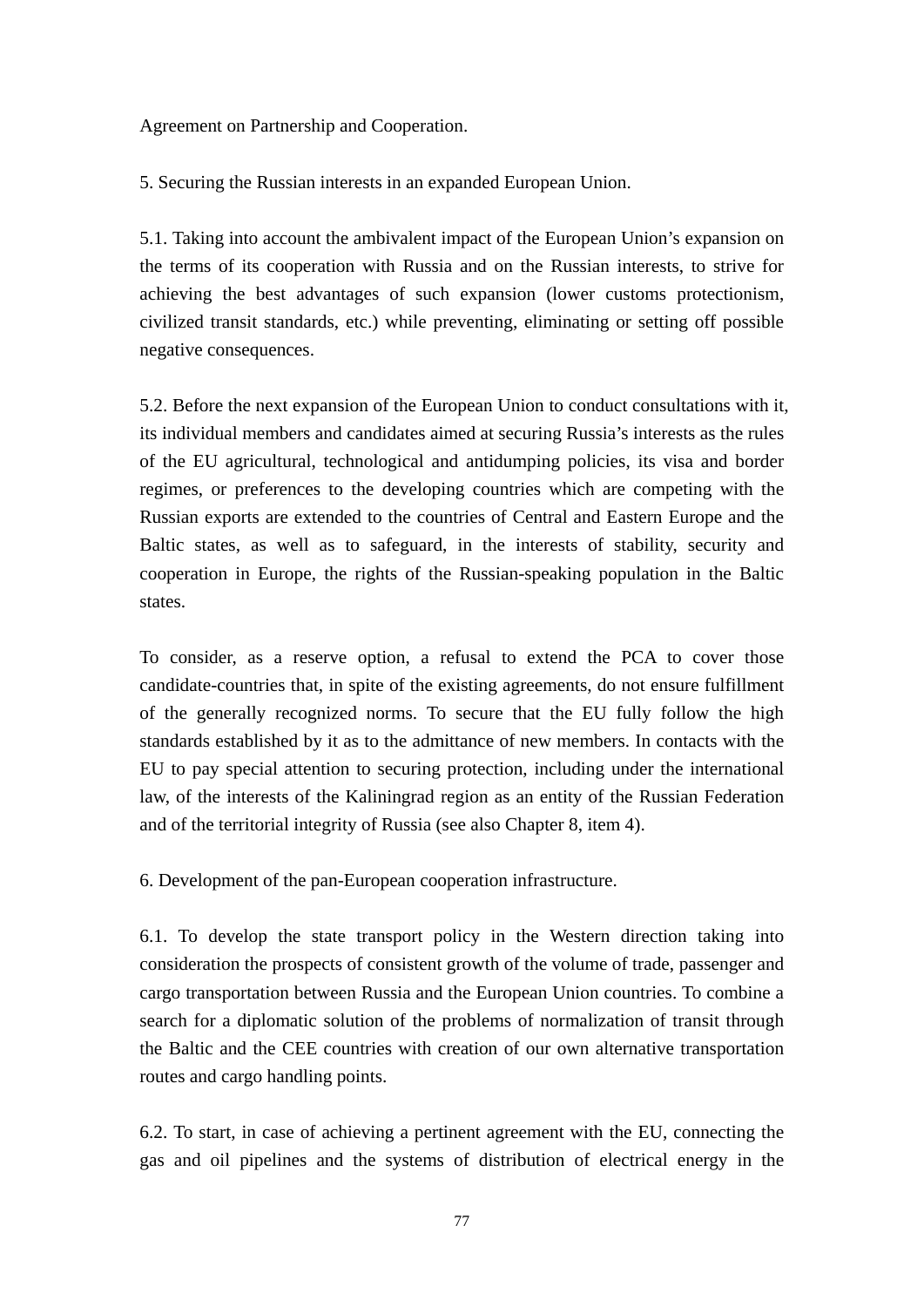European part of Russia to the corresponding systems of the European Union and the CEE countries. To insist on active participation of the EU, including in settling financial issues, in implementation of the projects of the pan-European importance, in particular, in construction of the new gas pipeline Yamal - Western Europe and its laterals to Scandinavia, and the European transport corridors.

6.3. To strive for participation in tenders for contracts and subcontracts on development and modernization of infrastructure projects of pan-European importance within the European Union. To modernize and enlarge the maritime-trade fleet and road vehicles pool ensuring transportation in the Western direction as financial and technical opportunities arise. To continue joint efforts with the EU countries to create the railway rolling stock, including wagons with expandable wheel pairs, allowing automatic transfer of wagons, during their journey, from European to the Russian railway tracks.

6.4. To encourage share participation of the Russian businesses in the European Union infrastructure projects, creation of Russian or mixed transportation and shipping organizations, warehouses, storage tanks, port facilities, cargo handling terminals. To make the step-by-step access of European Union ships to the internal waters of Russia conditional on the adherence to the principle of reciprocity and on the EU assistance in modernization of those routes. To link this process to the progress in Russia's joining the WTO.

6.5. To promote cooperation in working out common transport policy, introduction of efficient transport process technologies on the basis of approximation and harmonization of its legal framework, simplification of the border crossing procedures, subject to assuring the economic security of Russia.

6.6. To continue developing the pan-European transport corridors, first of all corridor No. 1 (in particular, its laterals to Riga- Kaliningrad- Gdansk), as well as No 2 and 9. To improve quality of transportation services and create more attractive conditions for users of the railway services in the above mentioned corridors. To promote active cooperation in development of Eurasian transport connections through the territory of the Russian Federation, and in the first place, interaction between the European transport corridors and the Trans-Siberian trunk railway. To try to ensure that these and other infrastructure projects are funded by the European Investment Bank.

6.7. To promote the idea of joint designing and developing new air transport means, to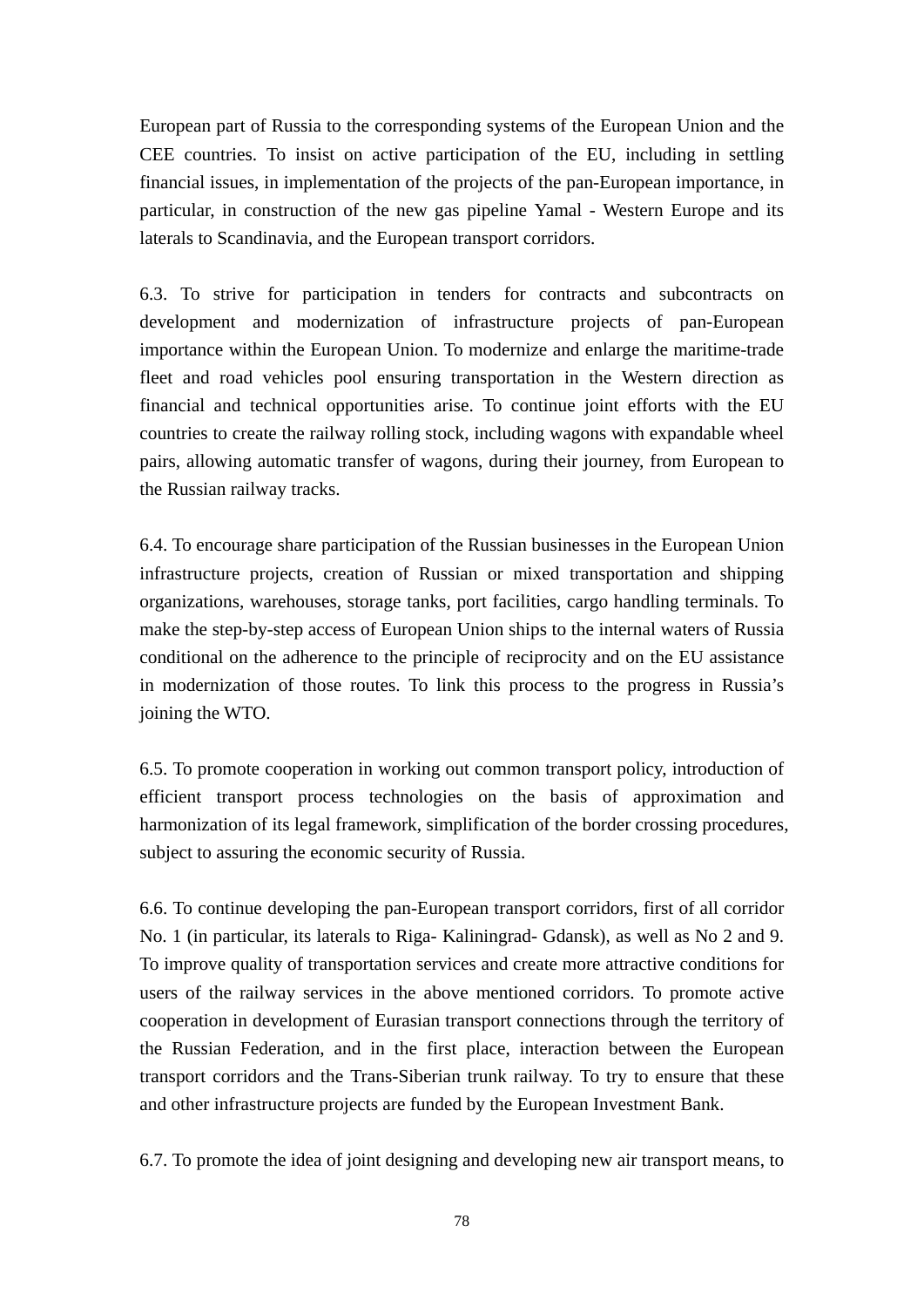conduct negotiations in order to conclude an agreement on certification of the Russian civil aircraft in the EU and to widen access of the Russian aviation companies to the airports of the European Union.

6.8. To stimulate participation of the Russian businesses in infrastructure projects in the territory of the European Union, creation of Russian and mixed transportation and shipping organizations and cargo handling facilities.

6.9. In the process of implementation by the CIS countries of their projects of alternative gas and oil pipelines circumventing the territory of Russia to try to identify commercially advantageous forms of participation, sales of construction materials, technologies, work and services. To encourage Russian businesses to take part in such projects. To ensure that Russian interests are taken into account in "Inogate" and "TRACECA" projects, being executed by the CIS and EU countries.

7. Cooperation in the field of science and technologies, protection of the intellectual property rights.

7.1. To strive for the earliest conclusion of the new Agreement on cooperation in the field of science and technologies. Fully use opportunities of participation of Russian scientists and scientific centers in the EU Framework programs on science and technology development and demonstration activities, as well as in its educational programs.

7.2. In accordance with the Declaration signed by the EU, to take an active part in creating the "European information society" and to assure that Russia is considered to be an integral part of it.

7.3. To take measures with a view to implementing large-scale joint projects in the area of the outer space exploration, in particular, by means of participation in the Global navigation system that the EU is now establishing, the new systems of satellite communication and remote sensing of the environment of Europe.

7.4. To examine, in cooperation with the EU, the opportunities for drafting and launching a program on convergence and partial integration of the scientific and technological potentials of Russia and the EU, enhancement of the international competitiveness of the European science and industry through the introduction of Russian advanced patents and developments, including conversion R and D, in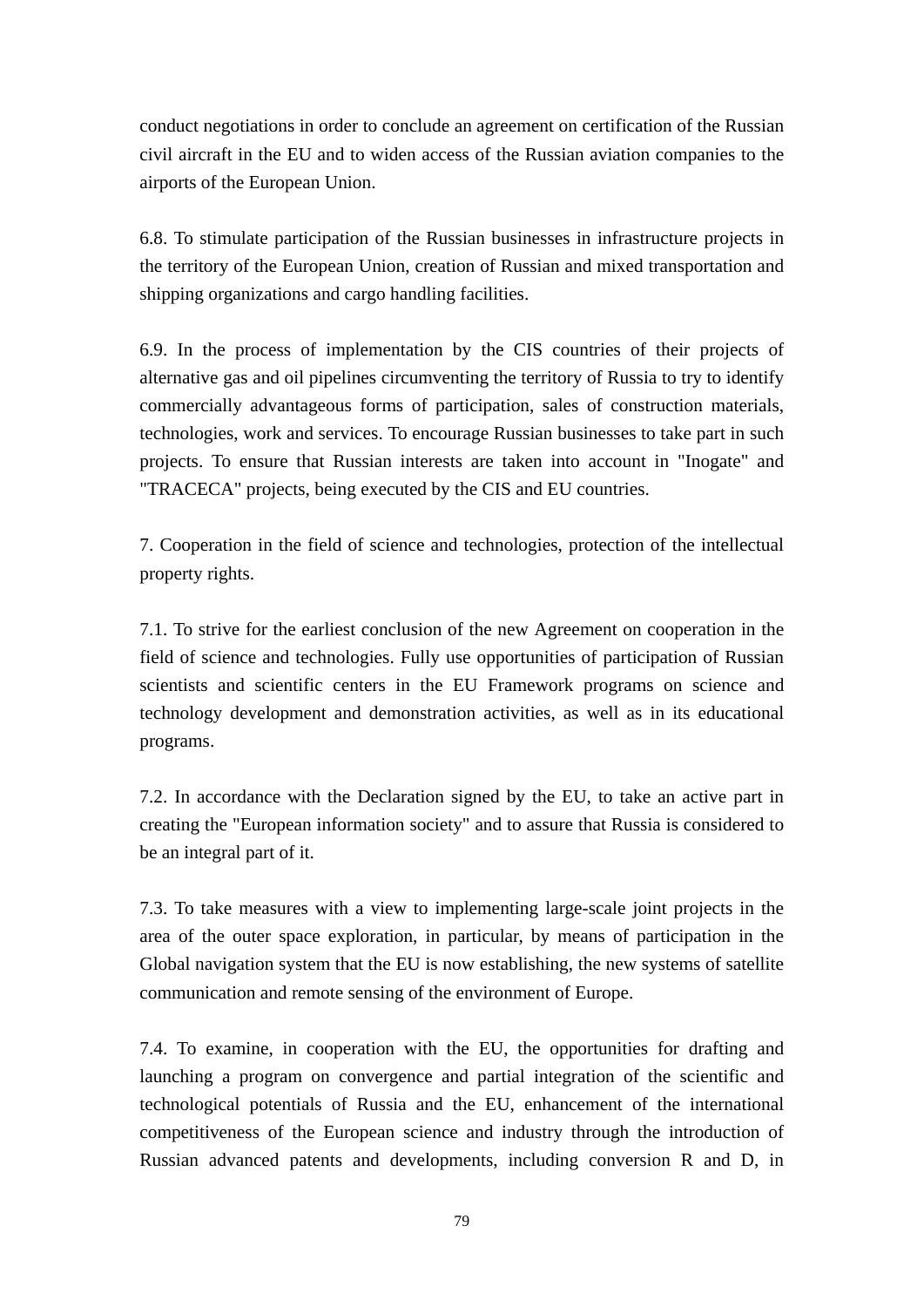exchange for the EU's support of Russian science.

7.5. To take measures to use the EU technical assistance programs for the development of the innovative activities and a deeper involvement of the EU in the programs of the International Science and Technology Centre.

8. Transboundary co-operation.

8.1. To take advantage of the common EU-Russian border and its prospective extension with a view to raising the level of the transboundary interregional co-operation and regional development of both parties up to the standards established within the so-called Euroregions. To seek to extend to such activities the supranational and national incentive schemes operational within the EU, including the visa and border regimes. To encourage contacts among Russian and EU regions, in particular, by using the resources of the EU Committee of the Regions, with a view to fostering the humanitarian and economic ties and sharing of experience of local self-government and business administration.

8.2. To substantialize by the joint efforts the initiative of the Northern Dimension in the European cooperation. To seek the EU's financial support to it and attract investments from the outside Europe. To ensure that the implementation of the initiative is directed not only at the promotion of exploration and exportation of raw materials, but also at the integrated development of the Northern and North-Western Russia.

8.3. Given a special geographical and economic situation of the Kaliningrad region, to create the necessary external conditions for its functioning and development as an integral part of the Russian Federation and an active participant in the transboundary and interregional co-operation. To determine the prospects of the optimal economic, energy and transportation specialization of the region in order to ensure its efficient functioning in the new environment. To establish the sound transportation links with the Russian mainland. To pursue a line to the conclusion, if appropriate, of a special agreement with the EU in safeguarding the interests of the Kaliningrad region as an entity of the Russian Federation in the process of the EU expansion as well as to its transformation into a Russia's pilot region within the framework of the Euro-Russian cooperation in the 21st century.

8.4. Pursuing the Mediterranean direction of interregional co-operation (the Barcelona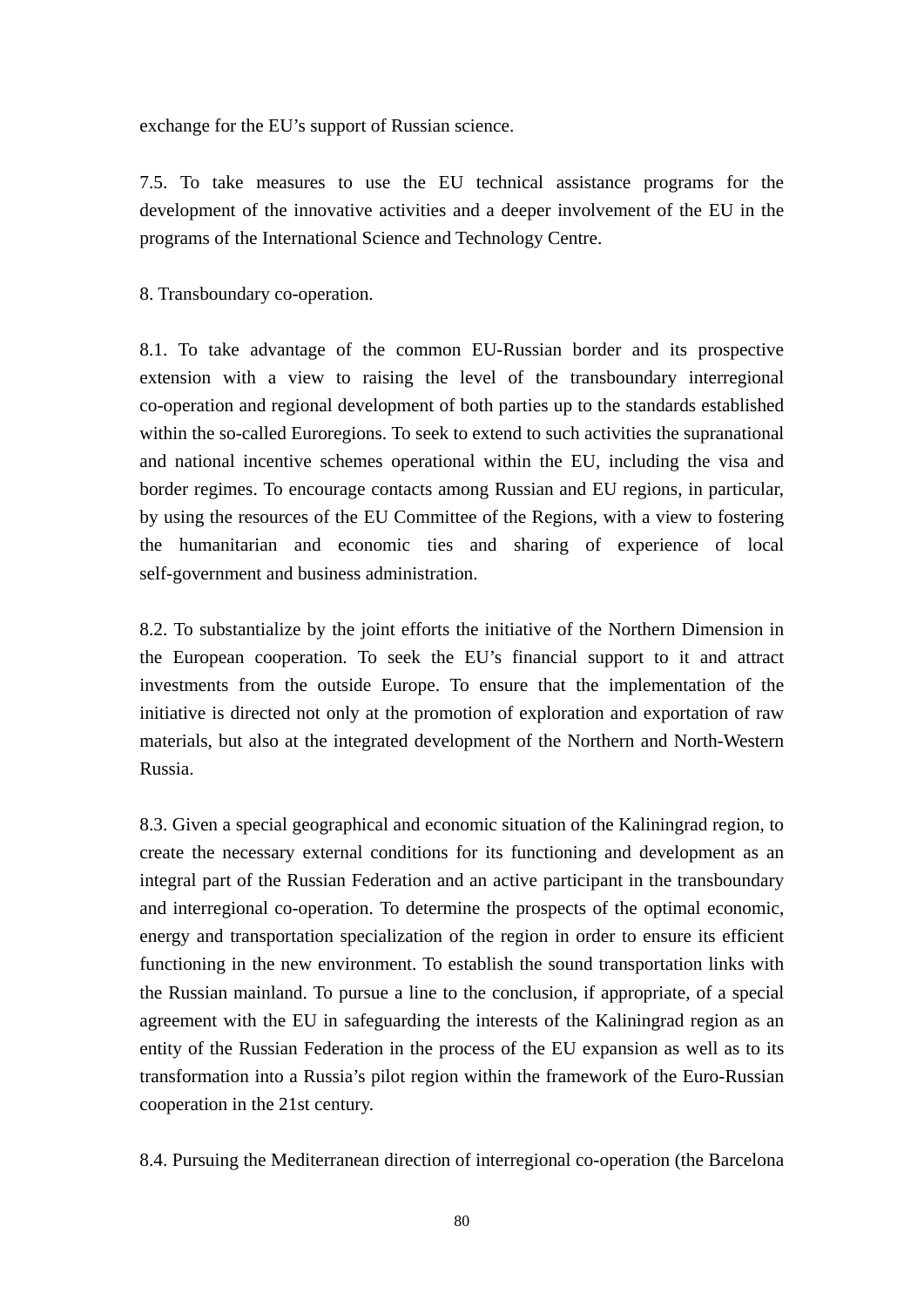Process), to follow the course towards the Russia's selective involvement in its activities and securing Russian interests in the establishment of the Euro-Mediterranean free trade area.

9. Development of the legal basis for cooperation. Approximation

of the economic legislation and technical standards.

9.1. To endeavour to support and develop the PCA by means of the specific agreements with the EU in various areas of cooperation.

9.2. To pursue a line to making arrangements with the European Union for the joint elaboration and conclusion of a new framework agreement on the strategic partnership and cooperation in the 21st century that will succeed the PCA. To advance to it progressively depending on the PCA implementation on the basis of practical achievements as well as general aspects of the strategies on development of partnership and cooperation between Russia and the European Union.

9.3. While preserving the independence of the Russian legislation and legal system, to pursue a line to its approximation and harmonization with the EU legislation in the areas of the most active EU-Russia cooperation, in particular, through the Parliamentary Cooperation Committee.

9.4. While preserving Russia's systems of standards and certification, to harmonize them with the respective systems in the areas of the most active trade and technical cooperation between Russia and the EU. To promote broader application of the ISO standards. To pursue a line to the mutual recognition of certificates, in particular, through establishing the joint certification centres.

10. Cooperation in the law enforcement sphere.

10.1. To establish operative cooperation with existing and newly established EU bodies and mechanisms competent in the field of fighting international terrorism, illegal drug trafficking, transnational organized crime, including money laundering, tax evasion, illegal capital export, violations of customs regulations, traffic in persons, unwarranted intrusions into data bases, counterfeiting. To continue active work aimed at establishing and developing cooperation with Europol.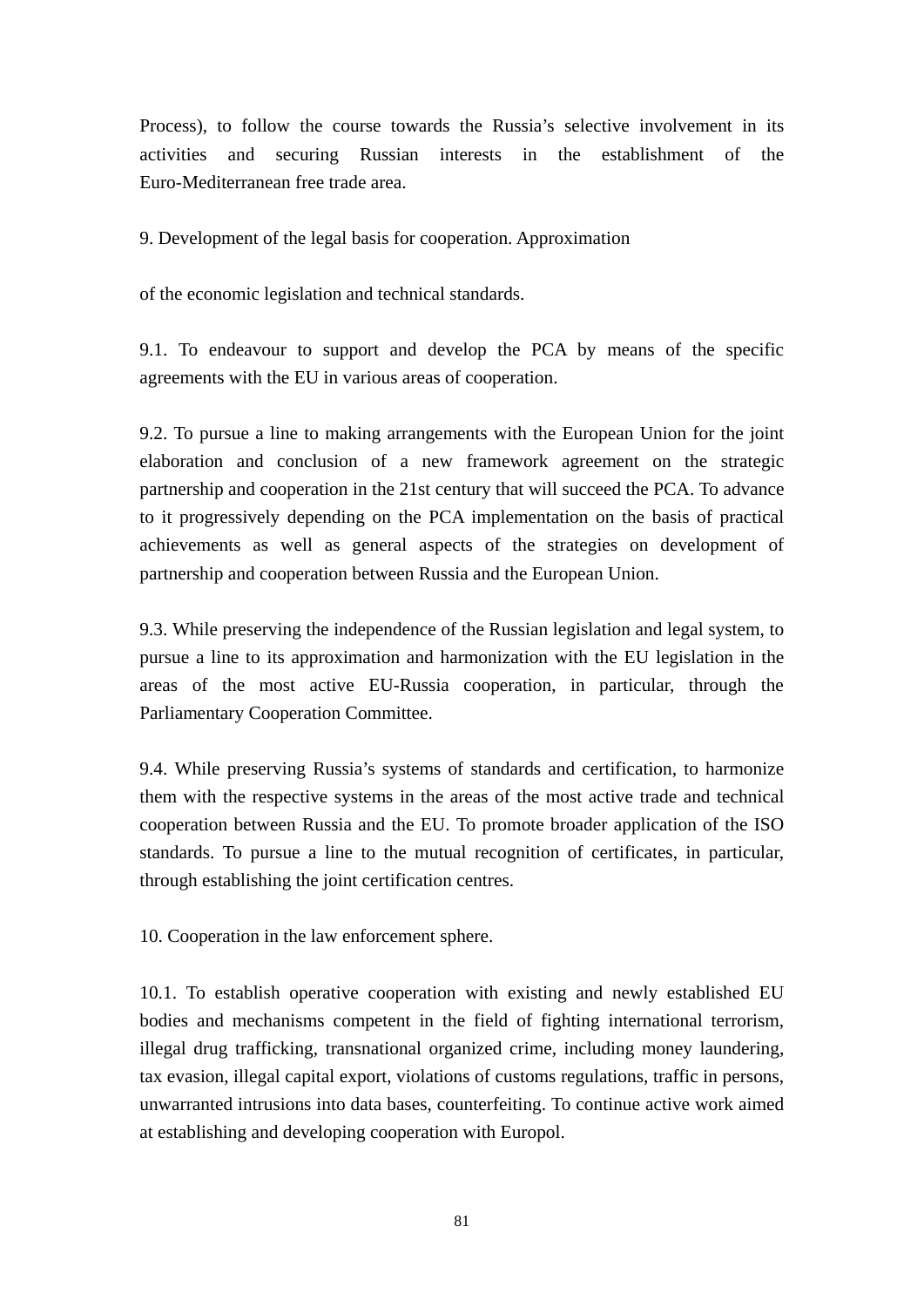10.2. To use for these purposes, to the extent possible, participation in EU programs and plans for fighting crime and training staff, including technical assistance programs. To develop cooperation of judicial authorities in civilian and criminal cases, customs, tax and other law enforcement bodies of Russia and the EU and its member states, including through the exchange of liaison officers.

10.3. To work towards supplementing the PCA with a special agreement in law enforcement.

10.4. To establish cooperation of competent bodies of Russia and the EU in fighting illegal migration, including from outside of Europe.

10.5. To seek assistance by the EU countries in ensuring the inevitability of punishment for those violating the Russian economic and currency legislation. To establish interaction in tracking and, if possible, returning capital illegally removed from Russia into the country of its origin, to study the possibility of its use for repaying part of Russia's debt EU countries or for encouraging economic cooperation between the parties.

11. The role of business circles in cooperation development.

11.1. To do utmost to promote contacts between Russian and EU enterprises and their associations, including for developing trade and economic as well as investment cooperation, for sharing experience in market activities and prevention of commercial disputes. To enhance the role of the Russia-EU industrialists Roundtable and - if necessary - to consult it on key issues and draft decisions, to focus its activity on attracting European investments to Russia, on expanding and industrializing Russian exports, scientific and technological cooperation.

11.2. To find forms of efficient consideration and representation of business circles' interests in the working bodies of Russia - EU cooperation.

12. Ensuring the implementation of the Strategy inside Russia.

12.1. To proceed from the assumption that, in addition to evolution within the EU and development of the international situation, the successful implementation of this Strategy will, to a major extent, depend on the organizational and legal, as well as material support for the realization of its provisions in Russia.